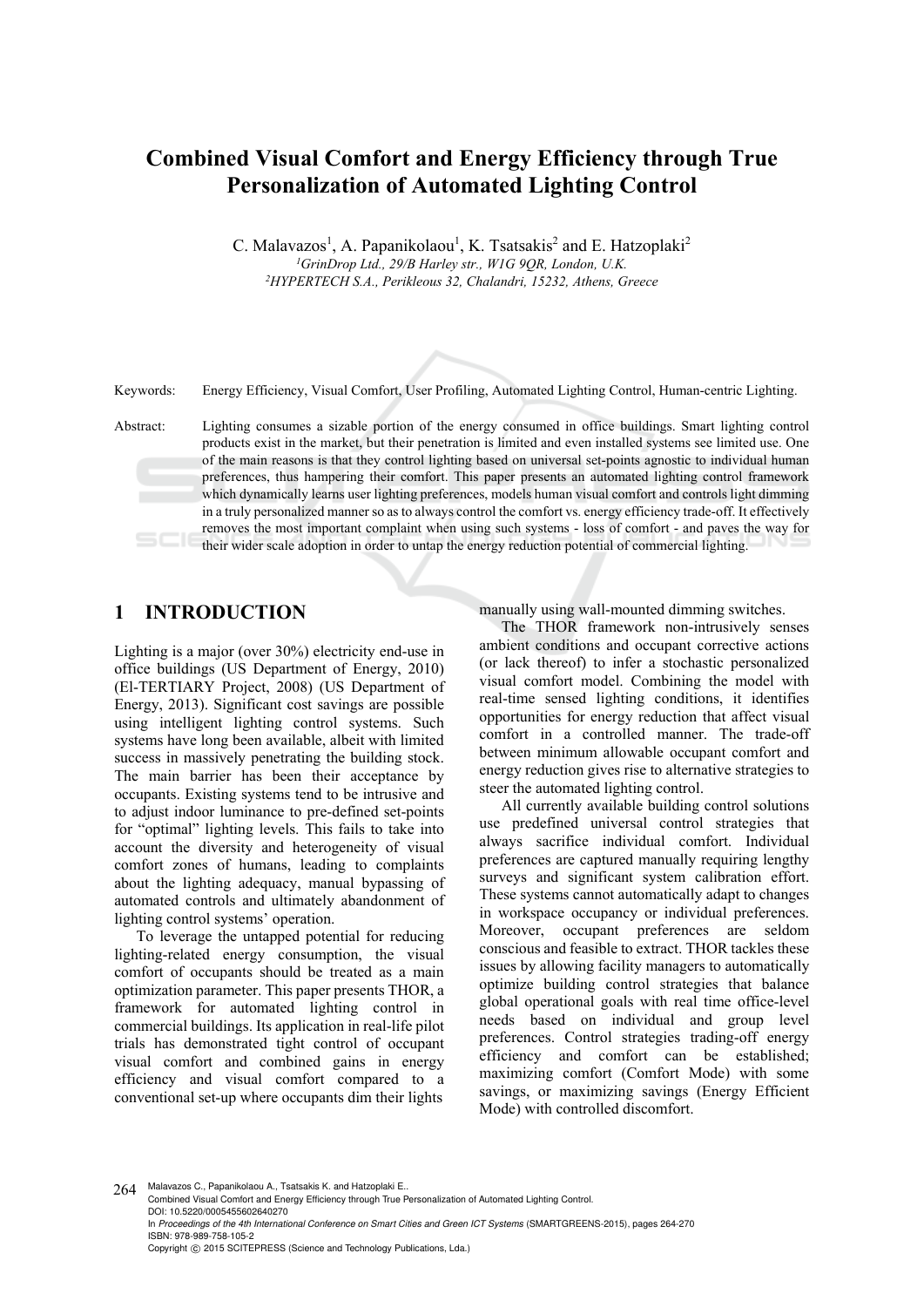#### **2 STATE OF THE ART**

Currently available models and technological solutions in commercial environments do not adequately capture the relationship between energy efficiency and occupants' comfort. Modern building management practice has no modelling tools that sufficiently deal with occupant activities and personal preferences (Robinson 2006) (Zimmermann, 2003 & 2006).

(Shen et al, 2014) provide a comprehensive overview of integrated lighting control techniques proposed and evaluated in the literature in the past years. Personalization in lighting control is synonymous to lighting set-points according to policy recommendations for office/computer work. This highlights the lack of true personalization according to user preferences in the recent literature.

Some works have introduced limited occupancy or user profiling to improve on energy efficiency, especially in the domain of Building Management Systems. Both (Singhvi, 2005) and (Wen, 2008) track occupant location and balance their lighting preferences with energy consumption. In a similar approach, (Chen, 2009) proposes a building control system that manages real-time location and retrieves personal preferences of lighting, cooling, and heating. (Dong, 2009) uses the number of occupants to define the building power demand and thus the extraction of occupancy is a significant variable to increase model accuracy. Incorporating a user profiling framework is crucial to clearly define user preferences that set constrains to the automation mechanism.

Our main differentiator is true personalization of lighting control, even when individual occupants cannot quantitatively express their visual comfort preferences. Instead of using the assumption of a given set-point for target luminance (either an average for all occupants or a set-point per occupant), THOR utilises occupant profiling techniques to infer and quantify individual occupant preferences. This allows lighting control that is human-centric and truly personalized to the preferences of each user, while minimizing calibration and commissioning effort and cost since set-up effort is significantly reduced.

## **3 THE THOR FRAMEWORK**

This paper introduces THOR, a holistic framework for personalized lighting control in commercial buildings, based on the premise that proper lighting control should incorporate energy efficiency together with occupant comfort. It delivers accurate, "context aware" occupant visual comfort profiles that are generated and are continuously adapted to low-level ambient sensor, energy consumption and user control data. Occupant visual comfort profiles encapsulate all important personalized and lighting-related preferences of occupants and are used to steer diverse lighting control strategies that provide reduced energy consumption and improved comfort levels.

THOR is an "event-driven" Service Oriented Architecture built around an innovative occupant profiling mechanism continuously analysing ambient information and deriving dynamic models of occupant comfort & preferences. An intelligent infusion engine collectively analyses asynchronous events over different time periods and correlates them into causal relationships, thus detecting event patterns and event relationships that span over longer time periods (from seconds to months). The occupant visual comfort profiles are subsequently used to deliver personalized, occupant-centric, energy efficient lighting control services.

The THOR core profiling engine has inherent support for modelling human-centric visual comfort. Visual (dis)comfort is an obscure concept due to the multiplicity of variables affecting it and the difficulty of reconciling aesthetic and physiological elements. Even the discovery of a "perfect" common model and metrics of visual discomfort would not make modelling and control universally accepted because different occupants perceive light in very different ways. Only a fully adaptive control approach which adapts to individual occupants can provide the necessary flexibility to satisfy their divergent preferences. Our work aims at establishing dynamic user profiles that quantify the visual discomfort of occupants based on the analysis of evidence captured exclusively from the observation of users' control actions under specific luminance conditions.

#### **3.1 Integrated Learning Model of User Preferences**

THOR continuously and collectively processes various asynchronous events captured in live information streams and analysed by an intelligent infusion engine to generate dynamic occupant behavioural profiles. Occupant profiles are:

- *"context-aware"*: they relate occupant actions or lack of actions representing his comfort under the specific environmental conditions,
- *"dynamic"*: they continuously adapt to sensor information capturing seasonal patterns. Occupant behavioural profiles constitute the point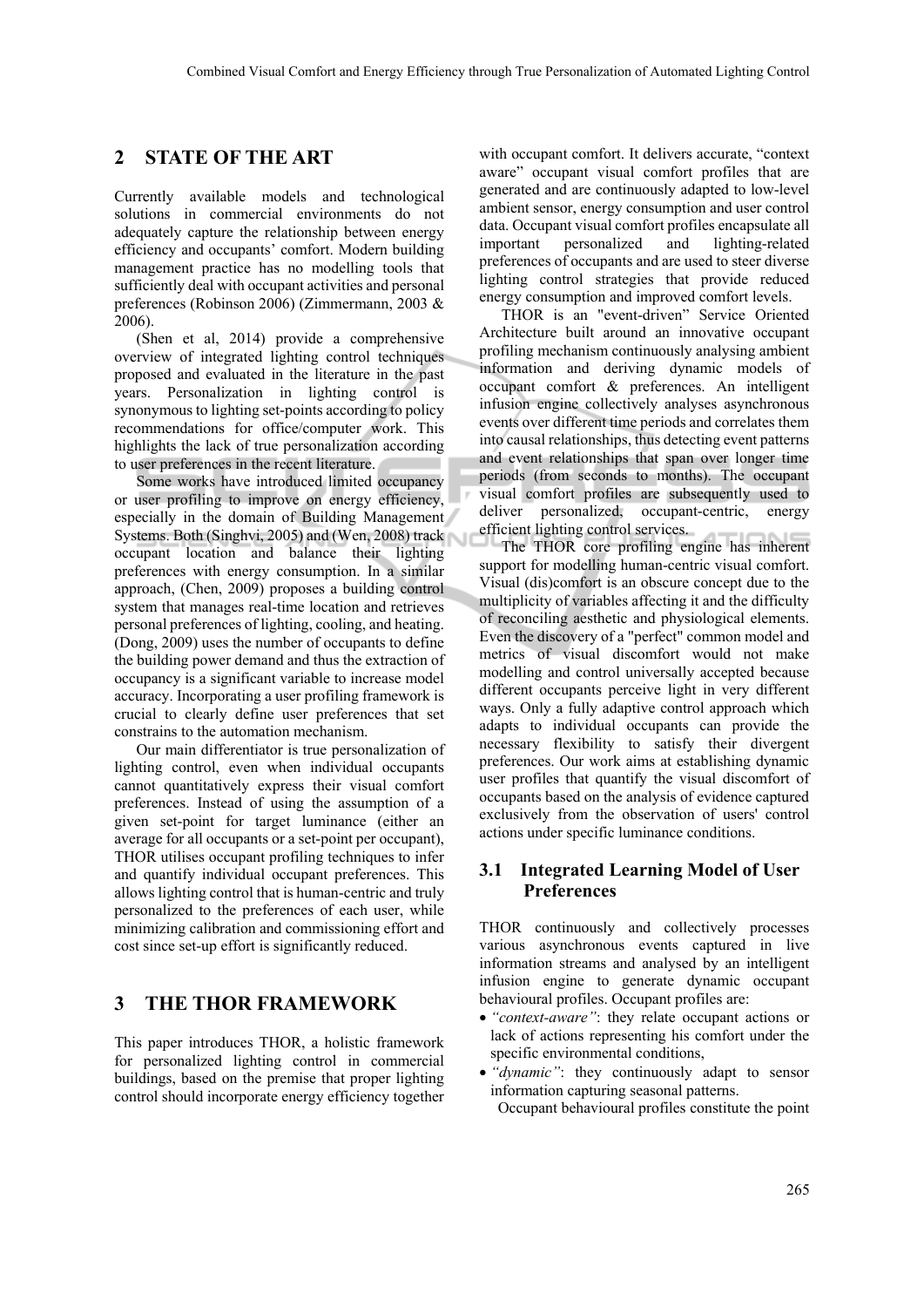of reference, defining and quantifying in real-time the "boundaries" and "cost" of visual comfort. Three types of events are analysed: **a) occupancy events**: presence information, **b) luminance events**: w.r.t variations in the room luminance and, **c) control action events**: triggered by occupants acting on the operational status of lighting.

The profiling engine analyses actions and lack of (re)-actions under given ambient conditions using a Bayesian Engine to correlate events and generate personalized (dis)comfort indicators to build occupant dynamic profiles. The formalism can be generalised as follows:

 $Pr(Disc \mid Envir) = \frac{w * Pr(Envir \mid Disc)}{w * Pr(Envir \mid Disc) + (1-w) * Pr(Envir \mid Comf)}$ *w*: weight factor

*Pr(Disc| Envir)* : Discomfort level given the luminance conditions

*Pr(Envir | Disc)* : Luminance state probability given the discomfort level as explicitly indicated by the occupant

*Pr(Envir* | Comf) : Luminance state probability given the comfort level as explicitly and implicitly indicated by the occupant.

The formula estimates the probability that the occupant is uncomfortable in the current ambient conditions, given the probabilities of environmental conditions where he feels (dis)comfort. These probabilities are calculated either on-the-fly upon system usage or from historical data. The former corresponds to a real deployment scenario; the latter to the experimental setup of this paper where luminance information is collected from user premises to monitor his light adjustment actions.

We should highlight the distinction between the definitions of explicit and implicit comfort. *Explicit (Dis)Comfort* refers to occupant (dis)comfort as it can be extracted from physical actions he undertakes to customize the lighting settings to his liking. When a user intentionally and consciously adapts the ambient luminance, two conclusions are inferred: he is uncomfortable with the current setting and the target conditions make him comfortable. Both set-points provide valuable information regarding user preferences and are a trustworthy estimation of his visual comfort. *Implicit Comfort*, on the other hand, refers to the occupant comfort as it can be inferred by a lack of action. If he is present and not reacting to current luminance, we infer information about his comfort. This information is valuable because it is used to understand his tolerance to luminance variations, a metric that is hard to capture directly.

The weight (*w*) in the formula is dynamically

adjusted, it balances the importance of explicit vs implicit information in quantifying the discomfort probability. Implicit information is generally more difficult to collect and interpret. So, this factor initially assigns more weight to the discomfort component (explicit information) and gradually shifts toward the comfort component as time passes and the system better learns the user preferences.

#### **3.2 Occupant Visual Comfort Modelling**

Live data streams were collected, pre-processed, normalized and analysed for 12 months (Nov. 2013 to Nov. 2014) from various types of pilot premises (commercial offices, university campuses, university clinics) involving different types of spaces (single occupant offices, multiple occupants spaces, waiting rooms, coffee places, meeting rooms, etc.). A day sample of collected luminance data and the user's manual control actions is illustrated in Fig. 2. Clustering techniques were used to robustly identify the boundaries (luminance levels) of user control actions (both preferred and unfavourable states).

Two core indicators are dynamically inferred by the THOR profiling engine: a) a weighted comfort indicator (Fig. 1) and b) a similar weighted discomfort indicator, reflecting the amount of occupant comfort and discomfort under different luminance levels. Subsequent clustering techniques of neighbouring luminance levels, with high and low comfort values, reveal major comfort and discomfort zones, highlighted in Fig. 1.



Figure 1: Weighted Comfort Indicator.

Both indicators contain a temporal attribute, allowing us to model and/or predict how (dis)comfort varies over time when remaining under certain luminance conditions. This proves to be a decisive factor when evaluating and eventually deploying alternative energy efficiency strategies, which consist of the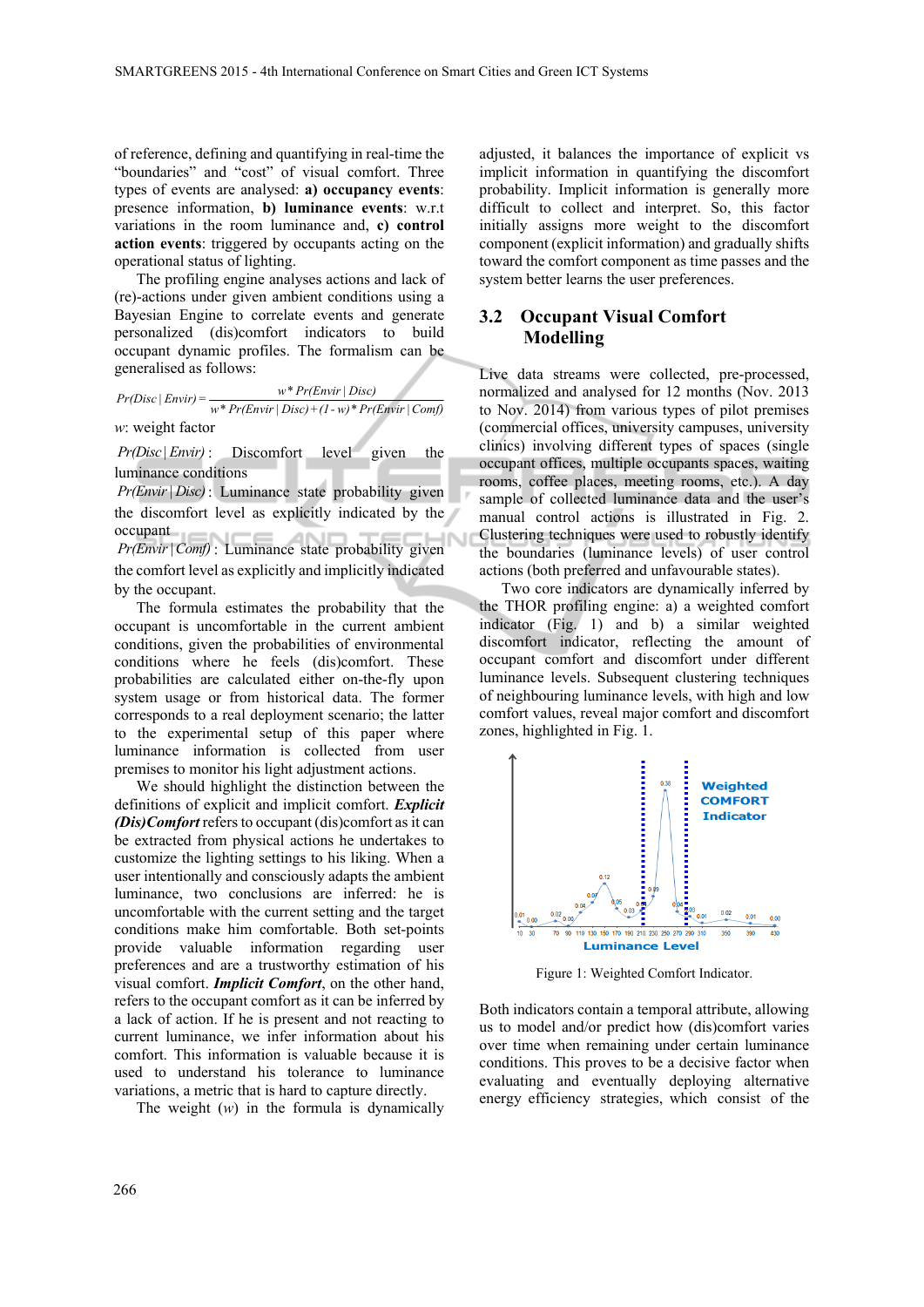

Figure 2: The "Wise" strategy applied in the "South" office on a cloudy day. (Volatile line - luminance; Upper/coarse step-wise line – manual; Lower/fine step wise line – automated actions).

optimal coordination of multiple local control actions with varying durations. This way, appropriate combinations of demand shaping strategies can be designed, executed and re-adjusted based on the cumulative discomfort caused at each point in time.

The comfort and discomfort indicators calculation process is based on a Hidden Semi-Markov Model (HSMM), a doubly stochastic process that can estimate the occupant comfort and discomfort with respect to the time that she stays in the same conditions. The state transition probability depends on the current state duration and the explicitly observed transitions from the current state, due to the occupant reactions. The combination of all the separate probabilities determines the final calculated comfort and discomfort indicator as a function of the luminance level and time.

#### **3.3 Automated Personalized Control Strategies for Offices & Homes**

THOR's key strength is that it leverages the coarse granularity of manual dimming actions, who are unlikely to fine-tune dimming to a level that exactly matches their comfort zone. This can partly be attributed to the difficulty to internalize visual comfort as a concept. Most office occupants will have a wide range of luminance levels where they feel comfortable enough for professional activities. When manually dimming lights, however, they will seldom look for the lowest possible dimming level which lies within the comfort zone so as to simultaneously optimize comfort and energy efficiency.

To automate this process we have developed an "event-driven" service oriented framework (SOA 2.0) for adaptive and personalized lighting control, evolving around an innovative consumer profiling mechanism. The framework analyses real-time events and ambient information while it utilizes

user/occupant profiles to deliver personalized, human centric demand side management services. The user profile models continuously adapt to real-time events and are used by different automated lighting control strategies aiming at maximum comfort, energy efficiency or compromises of the two.

THOR delivers **timely**, **non-intrusive**, **multimodal** and **personalized ambient services** that discretely learn occupants and safeguard their preferences under different control scenarios. Occupant profiling is implicit. Different views, from simple real-time hints to detailed historical analytics and data mining, are provided (Fig. 2). These views are effective in improving building energy efficiency strategies and increasing occupant awareness by triggering sustainable behaviours. Engagement is improved by revealing intrinsic user profiles related to unconscious behavioural preferences. Information is *timely* (the right information at the right time), *context-sensitive* (taking into account real-time conditions) and *ambient* (exploiting sensing means). Finally, the **visual analytics** allow facility managers to thoroughly evaluate the effect and cost of different strategies, leading to human centric strategies that balance different and **often conflicting performance factors** like *energy efficiency* and *comfort*.

THOR is designed to facilitate three different modes of operation: (i) comfort, (ii) wise and (iii) energy efficient. The three modes differ on the weight of user comfort and achievable energy reduction during the dimming optimization. In the *comfort*  operational mode, the system seeks ways to reduce total energy consumption, while ensuring maximum user comfort. In the *wise* operational mode it operates in a similar mode, but is more sensitive to the noticed luminance changes to which it reacts more quickly and more accurately. Occupant comfort is again the highest priority, but it is achieved with more precise and less generous dimming actions. Finally, the *energy efficient* operational mode aims to minimize energy consumption allowing to the system to sacrifice user comfort, albeit in a controlled manner. During *energy efficient* operational mode, the system may jeopardize the user's comfort for small time periods if energy gains are significant, but never to the point where the user will experience discomfort.

#### **4 PRELIMINARY RESULTS**

The proposed framework has been trained, successfully validated and thoroughly evaluated on various tertiary premises (commercial offices and academic institutions) and different application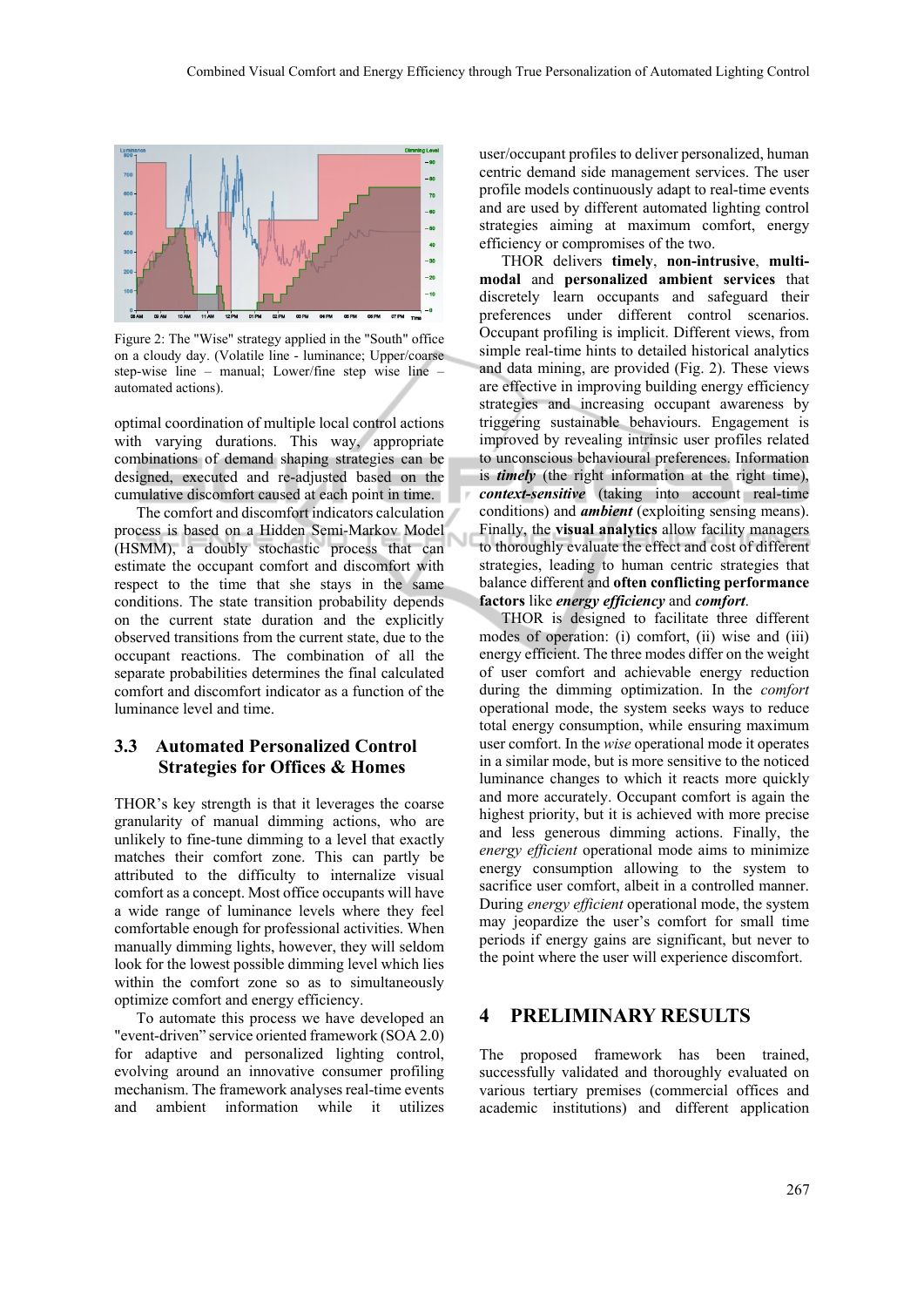scenarios within the context of FP7 research projects. The following experiment illustrates its performance after training with the data set mentioned in Section 4.2. Automated control was simulated on two singleoccupant offices; one facing south and one north. Real luminance data was collected for two days, a sunny and a cloudy day. The office windows have a different orientation so the acquired luminance profiles for the same day (sunny or cloudy) are not identical. Lighting was monitored between 08.00 and 20.00 on working days to represent typical office hours. Table 1 depicts the results of simulating (on the collected data) three control strategies.

The preferences of the two occupants are quite different. The South office occupant prefers roughly 450 lux and the North office occupant about 400 lux. Moreover, the observed dead-band, i.e. the range where the user is unlikely to react and correct the light conditions, is about 550 lux to 390 lux for the South occupant and 490 lux and 350 lux for the North occupant. The North occupant prefers less light, but is more sensitive to light changes in his environment.

The "manual" entry in Table 1 indicates the results collected from the real-user manual actions. Occupants were asked to control lights manually to provide a baseline for comparing the performance of the lighting control engine and its strategies. Ambient conditions were meticulously recorded during the experiment. Automated control strategies' results were obtained by simulating the strategies for two distinct days (cloudy & sunny).

The average needed time for the learning algorithm to converge to an accurate (dis)comfort indicator ranges from *one to two weeks* according to the data available. This assumes that ambient luminance varies sufficiently so that the occupant performs enough explicit actions to let the system learn. After this period the learning model can be over 90% accurate on the estimation of user comfort. Accuracy further improves with time; after two months average accuracy is about 96%. The likely seasonality of user profiles is taken into account during the learning process by attaching greater weight to most recent luminance and control events of the last 2 months. So, the learning mechanism is more versatile in both the seasonal light level changes and a possible change of the occupant in the office.

The "comfort" strategy (Table 1) maximizes the time when the occupant is in his *high comfort zone*, i.e. above 90%. The "wise" and "energy efficient" strategies achieve smaller high comfort time periods. As indicated by the results, occupant comfort is slightly sacrificed for energy savings. Nevertheless, occupant comfort is always preserved above 70%.

The results of applying the three control strategies are shown in Table 1. Several conclusions can be deducted. In sunny days occupants are more comfortable due to the abundance of natural light and they use artificial lights less, hence potential energy gains are lower. This is also reflected by the lower average dimming throughout the day compared to cloudy days. Daylight limits the need for artificial

|                         | Ocupant 1 ("South" office)            |                                        |                   |                      |                             |                                |                                        |                          |                      |                             |
|-------------------------|---------------------------------------|----------------------------------------|-------------------|----------------------|-----------------------------|--------------------------------|----------------------------------------|--------------------------|----------------------|-----------------------------|
|                         | Cloudy day - luminance profile        |                                        |                   |                      |                             | Sunny day - luminance profile  |                                        |                          |                      |                             |
|                         | Occupant<br>Comfort<br>Average        | Time in High<br>Comfort<br>Zone        | Savings<br>Energy | Luminance<br>Average | Dimming<br>Average<br>Level | Occupant<br>Comfort<br>Average | Time in High<br>Comfort<br><b>Zone</b> | <b>Savings</b><br>Energy | Luminance<br>Average | Dimming<br>Average<br>Level |
| Comfort                 | 91.35 %                               | 446 min                                | 15.7 %            | 419.77 Lux           | 45.7%                       | 92.95 %                        | 363 min                                | 11.5 %                   | 557.09 Lux           | 29.1 %                      |
| Wise                    | 82.56 %                               | 275 min                                | 29.2 %            | 369.25 Lux           | 35.5 %                      | 85.85 %                        | <b>184 min</b>                         | 22.1<br>$\%$             | 529.65 Lux           | 23.8 %                      |
| <b>Energy Efficient</b> | 74.16 %                               | 99 min                                 | 44.4 %            | 342.27 Lux           | 28.5 %                      | 77.64 %                        | 67 min                                 |                          | 36.5 % 504.32 Lux    | 18.4 %                      |
| Manual                  | 88.78%                                | 308 min                                |                   | 517.09 Lux           | 63.4 %                      | 94.19%                         | 357 min                                | -                        | 588.83 Lux           | 35.3 %                      |
|                         |                                       |                                        |                   |                      |                             |                                |                                        |                          |                      |                             |
|                         | Occupant 2 ("North" office)           |                                        |                   |                      |                             |                                |                                        |                          |                      |                             |
|                         | Cloudy day - luminance profile        |                                        |                   |                      |                             |                                |                                        |                          |                      |                             |
|                         |                                       |                                        |                   |                      |                             |                                | Sunny day - luminance profile          |                          |                      |                             |
|                         | <b>Dccupant</b><br>Comfort<br>Average | Time in High<br>Comfort<br><b>Zone</b> | Savings<br>Energy | Luminance<br>Average | Dimming<br>Average<br>Level | Occupant<br>Comfort<br>Average | Time in High<br>Comfort<br>Zone        | <b>Savings</b><br>Energy | Luminance<br>Average | Dimming<br>Average<br>Level |
| Comfort                 | 92.9%                                 | 483 min                                | 17.4 %            | 388.6 Lux            | 39.3 %                      | 94.08 %                        | 355 min                                |                          | 12.2 % 500.09 Lux    | 25.5 %                      |
| Wise                    | 84.7%                                 | 343 min                                | 29.1 %            | 344.62 Lux           | 30.9%                       | 86.49%                         | <b>191 min</b>                         |                          | 23.4 % 473.41 Lux    | 20.3 %                      |
| <b>Energy Efficient</b> | 75.9%                                 | <b>111 min</b>                         | 44.4 %            | 307.8 Lux            | 23.2 %                      | 77.6%                          | 60 min                                 |                          | 40.6 % 450.23 Lux    | 15.4 %                      |

Table 1: Comparison of achieved energy efficiency and occupant comfort for a two offices/occupants different control strategies in two different days.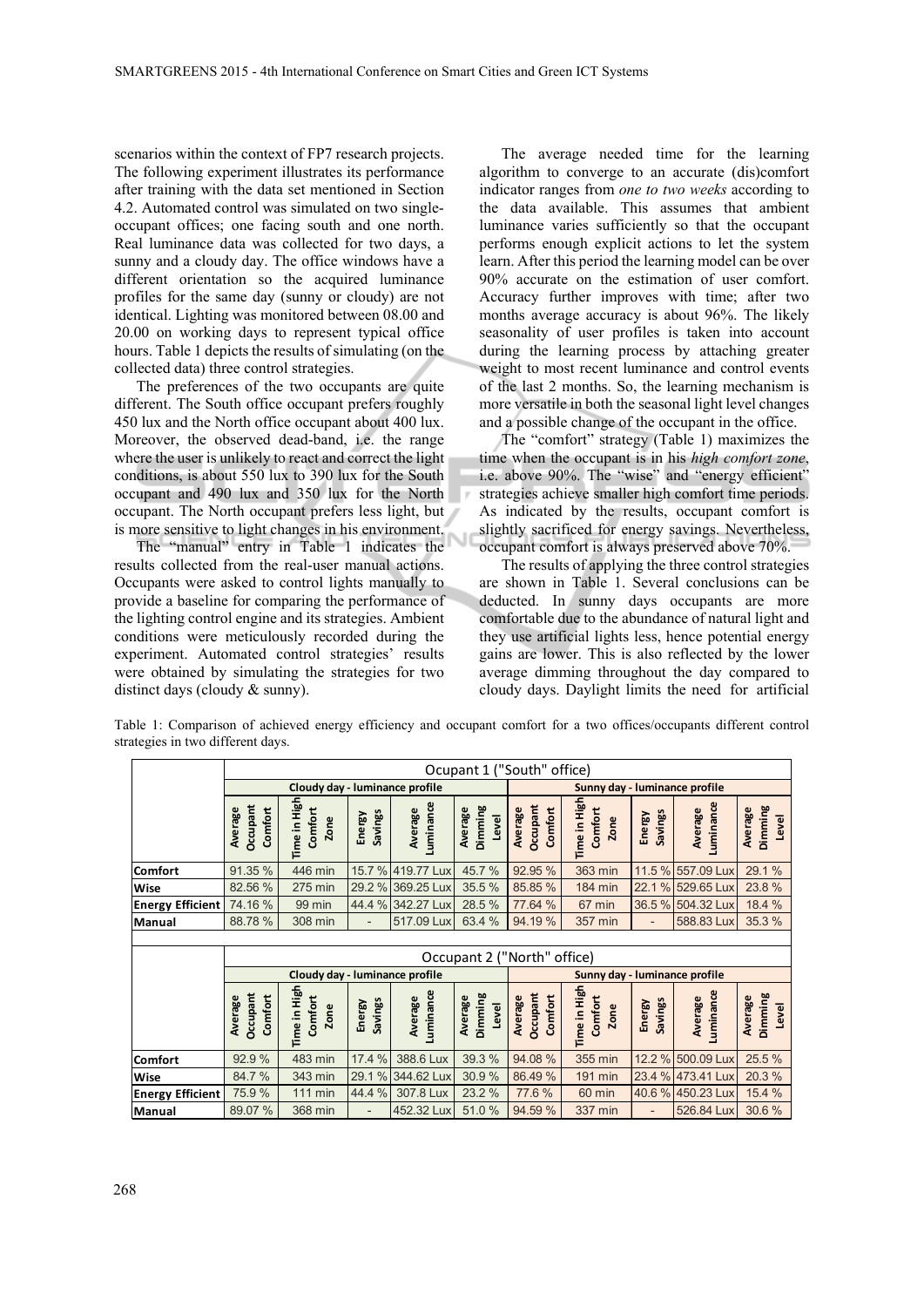lighting and the slack for energy optimization, so automated lighting control can produce lower (absolute and relative) efficiency gains compared to "darker" days when artificial light is used more.

Results indicate that subject occupants, when manually adjusting dimming levels, consistently keep the lights at higher luminance levels compared to their comfort zone boundary. This slack is used by the automated control to produce energy savings. This is a natural human reaction and has been consistently observed in all collected measurements so far.

A related side-effect is that the "comfort" automated strategy performs consistently better than the manual control. Users are likely to tolerate some discomfort to avoid the inconvenience of going to the lighting switch to dim the lights (Figure 2). The area between the two step-wise lines is a proxy of the possible energy savings by automated control. As shown in Table 1, 29.2% less energy is used by the "Wise" strategy for a 6.22% sacrifice in comfort of the occupant (from 88.78% to 82.56%).

Also, it is possible and practical to implement several control strategies which span the entire energy efficiency vs. occupancy comfort continuum. Tight comfort control removes the main entry barrier for the widespread uptake of automated lighting control solutions. Controlling user (dis)comfort allows the facility manager to gain energy efficiency from day one without hampering occupant comfort – and potentially progressively further enhancing energy efficiency by trading off some comfort.

THOR allows automated lighting control systems to consistently improve occupant visual comfort and reduce energy consumption compared to manual control. The two key enablers are: i) the learning algorithm that unambiguously quantifies personal visual comfort preferences and improving acceptance levels for automated lighting control strategies and, ii) the continuous monitoring of ambient conditions that provide the necessary stimuli to the automated lighting control.

## **5 RESIDENTIAL LIGHTING CONTROL APP**

A residential version of THOR has been developed for mobile devices. It uses available gateways to dim the lights and uses sensors (cameras, luminance sensors, movement sensors) existing on devices to offer enhanced functionality for personalized (comfort based) light control. A free version, called Hue Mate, offering automated personalized light control of Philips Hue lights is available in Google Play and App Store.

#### **6 CONCLUSIONS AND FUTURE WORK**

This paper introduces THOR, an innovative framework for automated, personalized lighting control in commercial buildings. It is based on a dynamic occupant profiling mechanism constantly adapting to real-time events and ambient information. The core behavioural profiling engine is transparent and entirely implicit, requiring no direct occupant feedback. Integrated but flexible control strategies can reach high levels of savings and comfort. Pilot assessment indicated more than **10% energy savings retaining comfort levels above 90%** or more than **35% savings retaining comfort levels above 75%**.

# **REFERENCES**

- US Department of Energy, 2010. Buildings Energy Data Book.
- El-TERTIARY Project, 2008. Monitoring Electricity Consumption in the Tertiary Sector.
- US Department of Energy, 2013. Analysis and Representation of Miscellaneous Electric Loads in NEMS.
- Zimmermann, G., 2003. Modeling the building as a system", In *8th International IBPSA Conference.* p. 1483 – 1490.
- Zimmermann, G., 2006. Modeling and simulation of dynamic user behavior in buildings - a lighting control case study", In *eWork and eBusiness in architecture, engineering and construction: Proceedings of the 6th European conference on product and process modelling.* p. 309-316, Taylor & Francis Group.
- Robinson, R., 2006, Some trends and research needs in energy and comfort prediction. In *Proceedings of comfort and energy use in building*, Windsor, UK.
- V. Singhvi, A. Krause, C. Guestrin, J.H. Garrett Jr., H.S. Matthews, 2005. Intelligent light control using sensor networks. In *Proceedings 3rd International Conference on Embedded Networked Sensor Systems*. pp. 218–229.
- Y.-J. Wen, A. Agogino, 2008. Wireless networked lighting systems for optimizing energy savings and user satisfaction, In *Wireless Hive Networks Conference*, pp.  $1 - 7$ .
- H. Chen, P. Chou, S. Duri, H. Lei, J. Reason, 2009. The design and implementation of a smart building control system. In *IEEE International Conference on e-Business Engineering*, pp. 255–262.
- B. Dong, B. Andrew, 2009. Sensor-based occupancy behavioral pattern recognition for energy and comfort